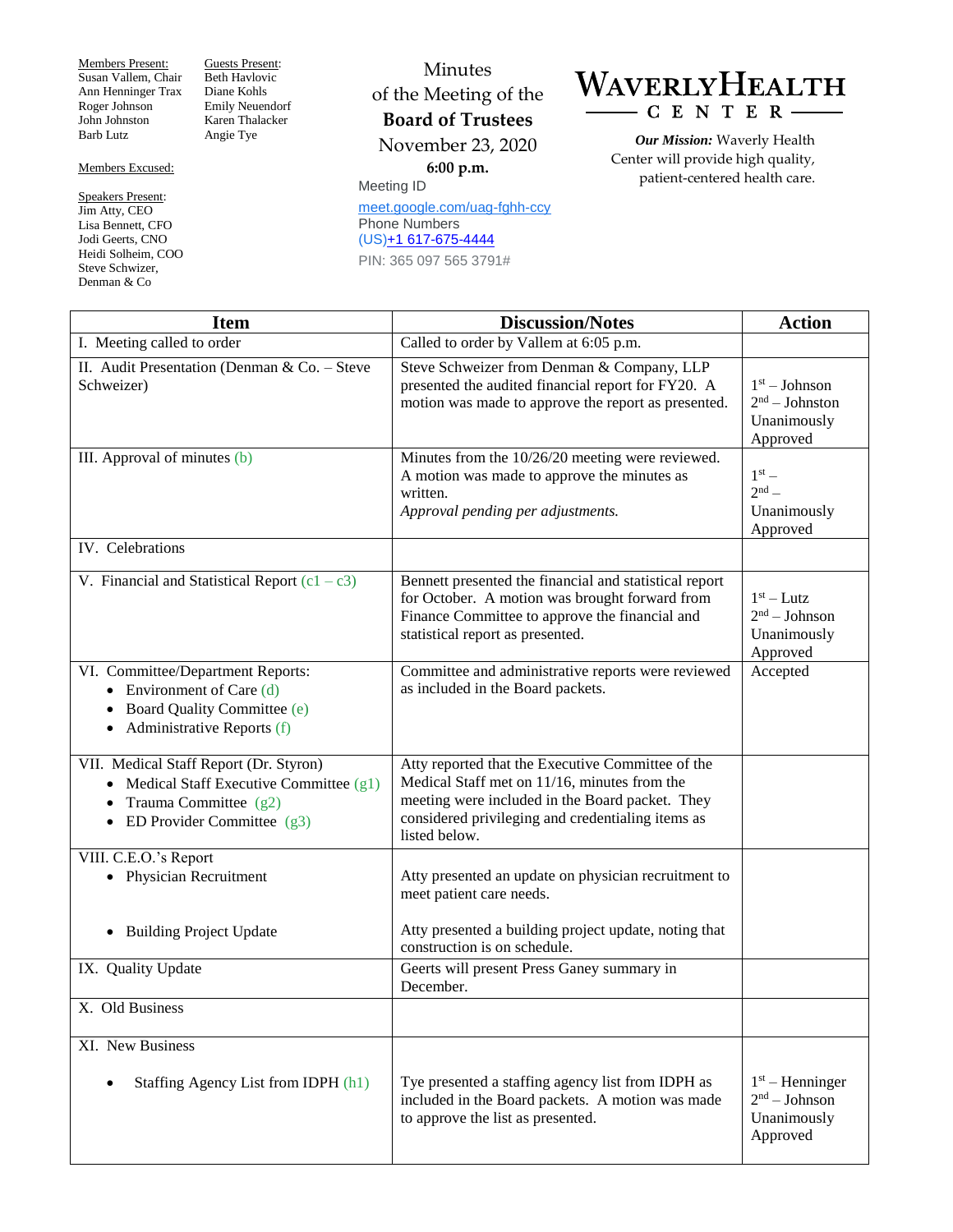| UHS Bio-Med Contract (h2)<br>$\bullet$                                                                                    | Agility Health, Inc. agreement was reviewed and<br>approved.                                            | $\overline{1^{st}}$ – Johnston<br>$2nd$ – Henninger<br>Unanimously<br>Approved |
|---------------------------------------------------------------------------------------------------------------------------|---------------------------------------------------------------------------------------------------------|--------------------------------------------------------------------------------|
| Provisional Appointment to Medical<br>$\bullet$<br>Staff:                                                                 |                                                                                                         |                                                                                |
| Christopher Johnson, MD - Active,<br>٠<br>OB-Gyn, WHC                                                                     | Privileging items were presented as individually<br>listed at left. All files have been reviewed by the |                                                                                |
| Erica Smith, DO - Active, Family<br>$\bullet$<br>Practice, WHC                                                            | Executive Committee of the Medical Staff. The<br>Executive Committee recommends approval. A             | $1st - Johnson$<br>$2nd - Lutz$                                                |
| <b>Recommendations Regarding</b><br>٠<br><b>Provisional Status:</b>                                                       | motion was made to approve all privileging items as<br>individually considered and recommended by the   | Unanimously<br>Approved                                                        |
| Courtney Hoelscher, ARNP - Active,<br>$\bullet$<br>Family Practice, WHC                                                   | Executive Committee of the Medical Staff.                                                               |                                                                                |
| Ellen Jacque, ARNP - Active, Family<br>$\bullet$<br>Practice, WHC                                                         |                                                                                                         |                                                                                |
| Sara King, PMHNP-BC - Consulting,<br>$\bullet$<br>Psychiatric and Mental Health,<br><b>Integrated Telehealth Partners</b> |                                                                                                         |                                                                                |
| Lindsey Northness, WHNP-BC -<br>$\bullet$<br>Active, Women's Health, WHC                                                  |                                                                                                         |                                                                                |
| Paul Burgett, MD - Courtesy, General<br>٠<br>Surgery, CVMS                                                                |                                                                                                         |                                                                                |
| Shawn Janssen, PA-C - Courtesy,<br>Plastic Surgery, Mason City Clinic                                                     |                                                                                                         |                                                                                |
| Jason Kasenberg, DO - Courtesy,<br>$\bullet$<br>General Surgery, CVMS                                                     |                                                                                                         |                                                                                |
| Mary Nading, PA-C - Courtesy,<br>$\bullet$<br>Orthopedics, CVMS<br>Megan O'Neal, ARNP - Courtesy,                         |                                                                                                         |                                                                                |
| ٠<br>Orthopedics, CVMS                                                                                                    |                                                                                                         |                                                                                |
| Resignations from Medical Staff:<br>$\bullet$<br>James Turek, MD - Courtesy<br>$\bullet$                                  |                                                                                                         |                                                                                |
| (Locums), OB-Gyn                                                                                                          |                                                                                                         |                                                                                |
| New Policies & Procedures: None                                                                                           |                                                                                                         |                                                                                |
| Finance Committee (i)<br>Capital Requests - None                                                                          | Bennett reported that the Finance Committee met                                                         |                                                                                |
|                                                                                                                           | this morning, minutes from the meeting were<br>included in the Board packets.                           |                                                                                |
| <b>Capital Report</b>                                                                                                     | Bennett presented the capital and cash investments                                                      |                                                                                |
| Cash Investments & Transfer Report                                                                                        | and transfer reports as included in the Board packets.                                                  |                                                                                |
| <b>Financial Assistance Requests</b>                                                                                      | There were no applications for financial assistance.                                                    |                                                                                |
| Executive Committee 11/2/20 (j)                                                                                           | The minutes of the 11/2/20 Executive Committee                                                          | $1st -$ Vallem                                                                 |
|                                                                                                                           | meeting were presented as included in the Board<br>packets. The Executive Committee acted to approve    | $2nd - Johnson$<br>Unanimously                                                 |
|                                                                                                                           | an agreement with ProCircular. The motion was<br>ratified as presented.                                 | Approved                                                                       |
| XII. Closed Session                                                                                                       | A motion was made to move into closed session at                                                        | $1st - Johnston$                                                               |
| Iowa Code Chapter $21.5.1(i)$ – Closed session to                                                                         | 7:29 p.m. for the purpose identified at left.                                                           | $2nd - Lutz$                                                                   |
| evaluate the professional competency of an                                                                                |                                                                                                         | Unanimously                                                                    |
| individual whose appointment, hiring,<br>performance or discharge is being considered                                     |                                                                                                         | Approved                                                                       |